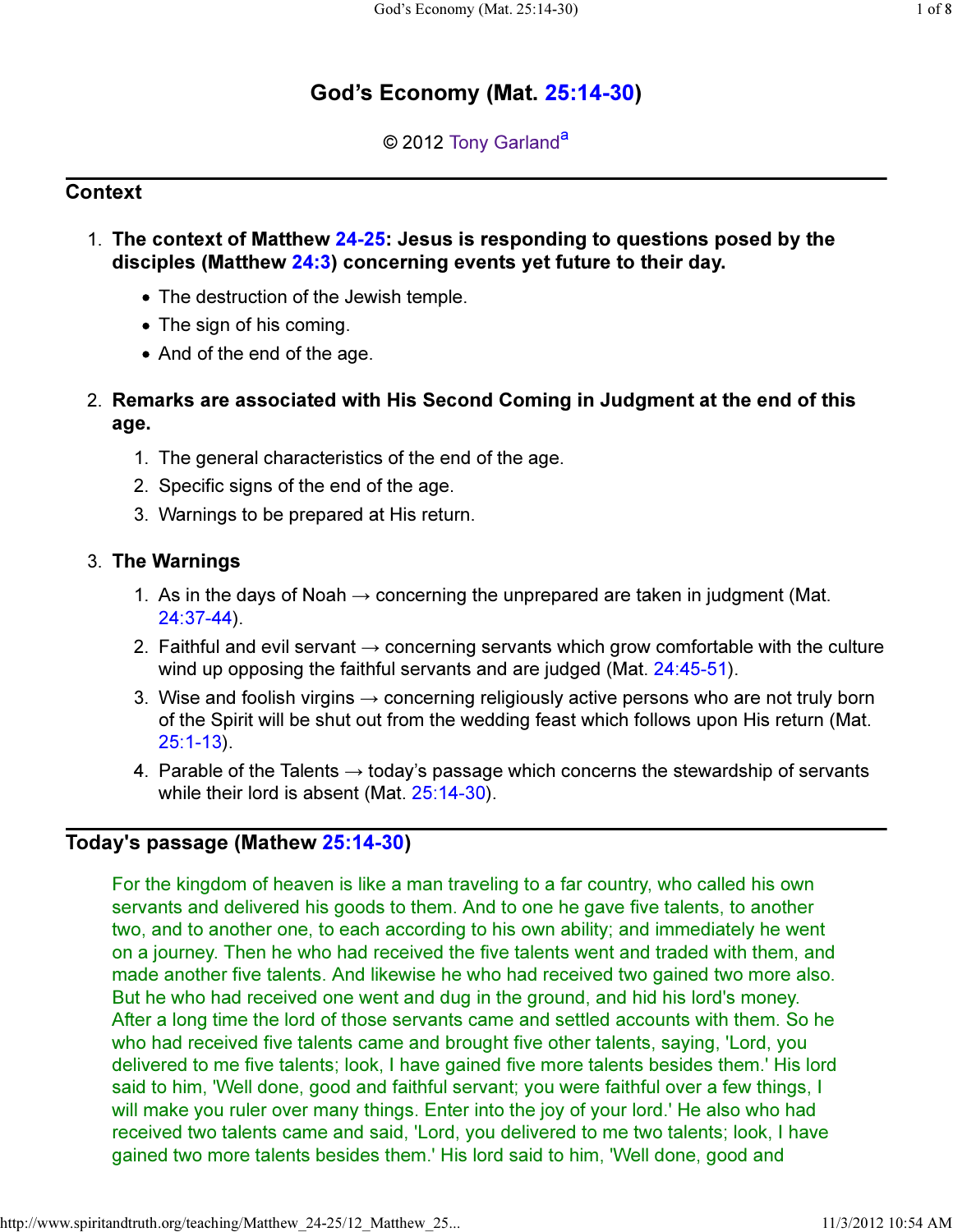faithful servant; you have been faithful over a few things, I will make you ruler over many things. Enter into the joy of your lord.' Then he who had received the one talent came and said, 'Lord, I knew you to be a hard man, reaping where you have not sown, and gathering where you have not scattered seed. 'And I was afraid, and went and hid your talent in the ground. Look, there you have what is yours.' But his lord answered and said to him, 'You wicked and lazy servant, you knew that I reap where I have not sown, and gather where I have not scattered seed. 'So you ought to have deposited my money with the bankers, and at my coming I would have received back my own with interest. 'Therefore take the talent from him, and give it to him who has ten talents. 'For to everyone who has, more will be given, and he will have abundance; but from him who does not have, even what he has will be taken away. 'And cast the unprofitable servant into the outer darkness. There will be weeping and gnashing of teeth.<sup>1</sup>

- Luke 19:11-24 contains a similar teaching of Jesus which was given on another occasion from which I'll be drawing upon.
	- $\circ$  Concerning monetary stewardship by ten servants (rather than three).
	- $\circ$  Monetary values are in minas rather than talents.<sup>5</sup>

#### Consider the following questions:

- 1. Why is their lord leaving?
- 2. What are the servants entrusted with?
- 3. What are the servants to do in his absence?
- 4. How do the servants perform?
- 5. How do their rewards differ?
- 6. What are we to learn from this passage?

#### Why is their lord leaving?

- 1. "a man traveling to a far country" (Mat. 15:14)
- 2. Similar passage in Luke, a "nobleman went into a far country to **receive for** himself a kingdom and to return" (Luke 19:12).
- 3. The context of Matthew <mark>25</mark> Jesus has predicted His departure
	- "You will not see me again until . . ." (Mat. 23:39)
	- "What will be the sign of Your coming  $\ldots$ " (Mat. 24:3)

#### What are the servants entrusted with?

- Stewardship of their lord's resources in his absence: they themselves don't own 1. the money entrusted into their care.
- 2. Gifts of differing value to manage on his behalf.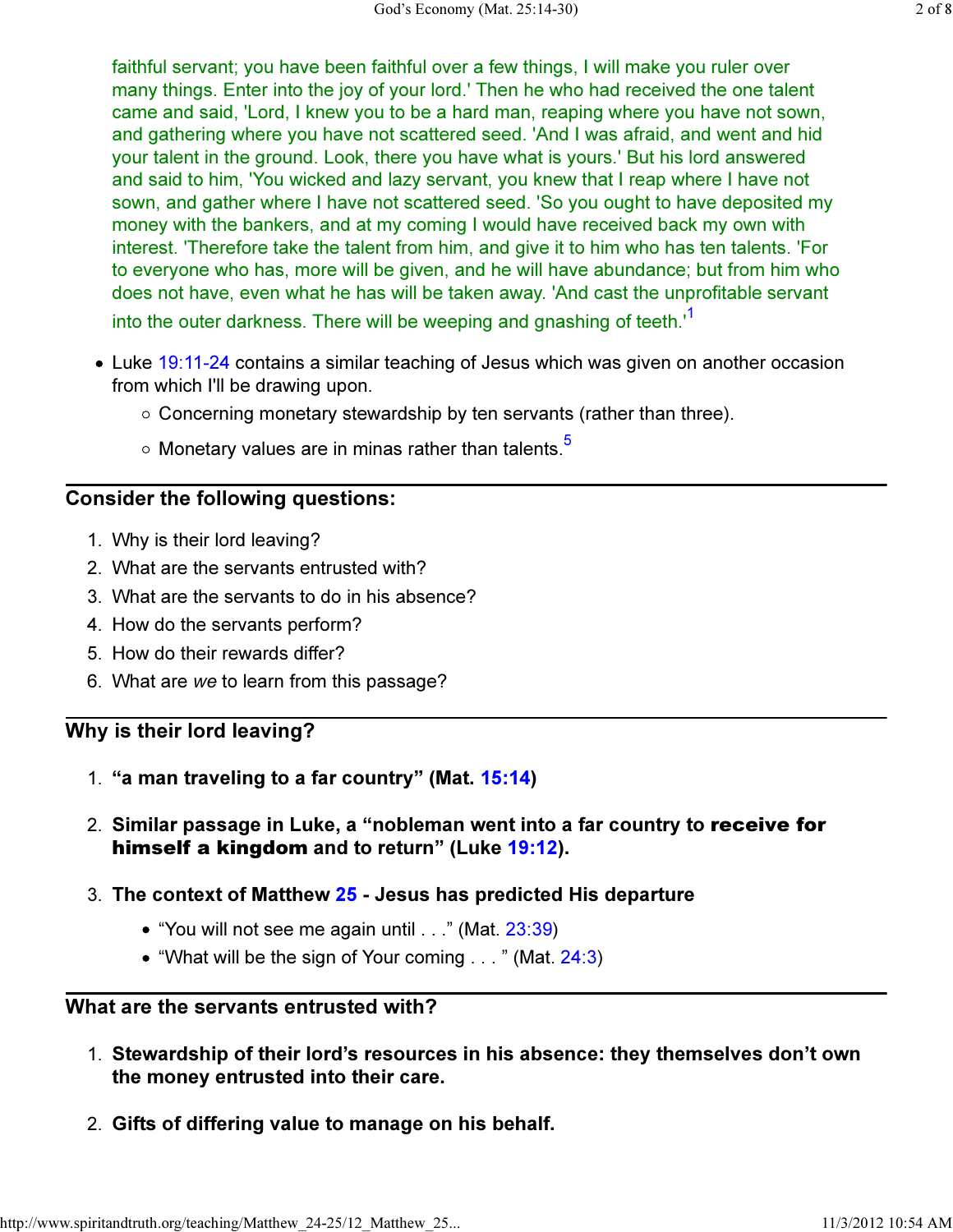3. His absence constitutes a test of their stewardship.

## What are the servants to do in his absence?

- 1. In Luke's passage, they are given specific instructions which are only implied in Matthew's passage: "Do business until I come" (Luke 19:13).
- 2. "Business" is πραγματεύομαι [*pragmateuomai*] from which we get the English word "pragmatic."
- The term is used within Luke's parable to denote practical business activity related 3. to the handling of money.
	- Not just preservation of what they were given, but *production: growing the funds*.

#### How do the servants perform?

## While doing business, what was their ROI? 1.

- Dramatically different returns on their investments.
- Matthew:  $5 \rightarrow 10$  (doubled = 100% gain),  $2 \rightarrow 4$  (doubled = 100% gain),  $1 \rightarrow 1$  (no change  $= 0\%$ !
- Luke: 1  $\rightarrow$  10 (ten times = 1000%), 1  $\rightarrow$  5 (five times = 500%), 1  $\rightarrow$  1 (no change, = 0%)!
- Amount of growth differed by their ability and gifting.
- Amount of growth is not the issue: any growth over no growth!

#### 2. What causes one servant to be unproductive?

## A. **Fear of loss.**

- Dug in the ground and hid his lord's money (Mat. 25:18).
- Mina squirreled away in a handkerchief (Luke 19:20).

## B. Fear concerning how the lord would respond if funds were lost.

- $\bullet$  "I knew you to be a hard man . . . and I was afraid" (Mat.  $14:25$ ).
- $\bullet$  "I feared you because you were an austere man" (Luke 19:21).

## C. His view of the lord: primarily through a lens of potential punishment.

## l. A *hard* man (Matthew)

Σκληρός [Sklēros]: violent (Jas. 3:4), harsh, hard, cruel (Jude 1:15), demanding, difficult (Mt. 25:24; Jn 6:60; Acts 26:14)

# II. An austere man (Luke)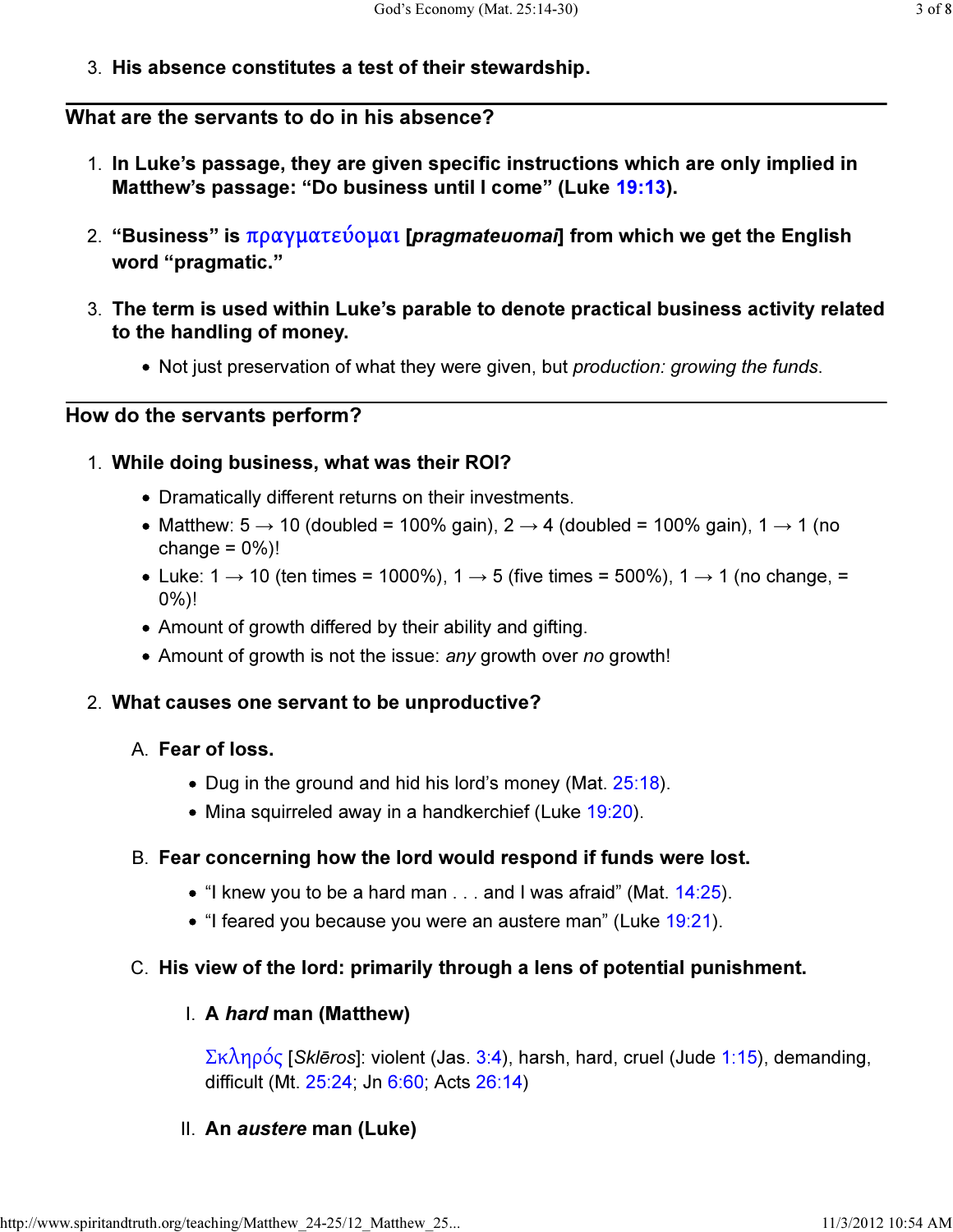Αὐστηρός [Austēros]: exacting, severe, hard.

## D. Knew that growth was expected, but paralyzed from investing by fear.

- "I knew you to be a hard man, reaping where you have not sown, and gathering where you have not scattered seed" (Mat. 25:24).
- "You collect what you did not deposit, and reap what you did not sew" (Luke 19:21).

## Not just fearful: wicked disobedient E.

- Luke's parable describes him as "wicked" (Luke 19:22).
- Matthew's parable describes him as both "wicked and lazy" (Mat. 25:26).
- Prefaces his report of the results with an excuse: he already knows he has disobeyed.
	- Wicked: he knew what the lord expected, but would not do it.
	- $\circ$  His already skewed view of the lord as primarily a hard man is amplified due to fear about his known disobedience.
- Attributes his lack of performance to the personal traits of the lord.
	- Wicked: he blamed God for his own failure.

#### F. Hiding rather than trading - possibly a scheme to claim the money as his own in the event the lord failed to return?

## How do their rewards differ?

- 1. Productive servants
	- Matthew's passage: both productive servants are made "ruler over many A. things" (Mat. 25:21,23).
	- B. Luke's passage: the productive servants are made ruler over cities, the number of cities varying by their productivity (Luke 19:17-18).
	- Their faithful stewardship in smaller things translated into being entrusted C. with much greater things.
	- D. This is a consistent biblical theme: the little things DO matter!
		- How we respond in the smaller things are a truer test of our character than the big, highly visible things.
		- Small things provide a more reliable indicator of our true motivation.
		- The idea that the personal life of a public figure is irrelevant is foreign to the Bible.
		- Character starts at the very core: do we honor God at the most intimate, unseen level?
	- E. The works of the productive servants testify to their inner qualities of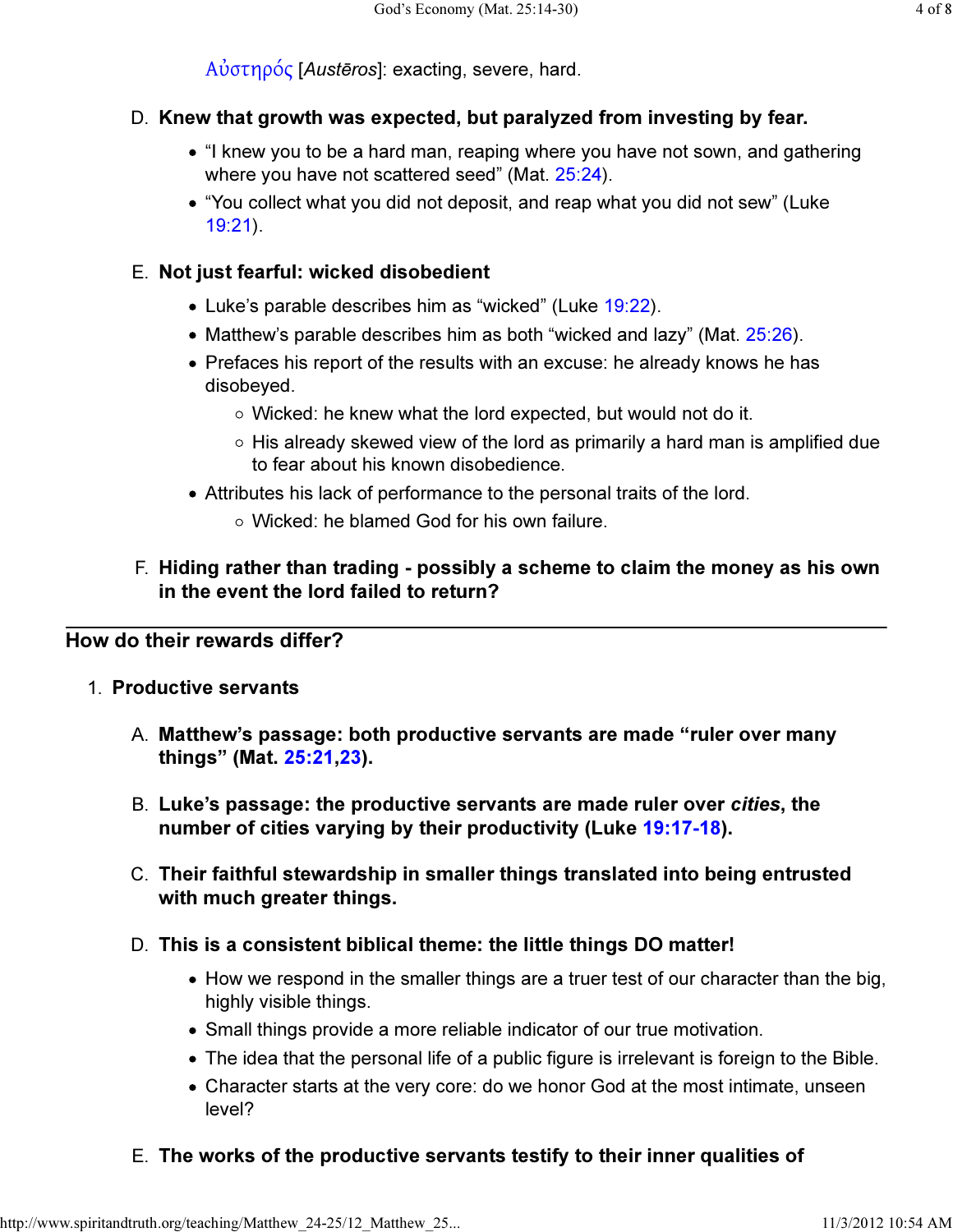## reliability and obedience.

- 2. Unproductive, fearful servant
	- <code>A.</code> In both parables: that which was entrusted to the wicked servant is given to the most productive servant.
	- B. This is God's economy.
		- I. "To everyone who has, more will be given" (Mat. 25:29 cf. Luke 19:26).
		- "From him who does not have, even that he has will be taken away" II. (Mat. 25:29 cf. Luke 19:26).
		- III. The Christian walk: compared to climbing a greased pole.
	- C. Destiny
		- Cast into outer darkness where there will be weeping and gnashing of I. teeth (Mat. 25:30).
		- II. Here is proof positive that the unproductive servant did not truly know his lord.
		- III. His destiny is . . .
			- . . . a destiny shared with the foolish virgins who were shut out to which the Lord responded, "I do not know you" (Mat. 25:12).
			- . . . a destiny shared with the wicked servant who beat his fellow servants who was cut and two and appointed a portion with the hypocrites (Mat. 24:51).
			- . . . a destiny shared with those Jesus comes upon as a thief which are taken in judgment and given to the birds (Mat. 24:39-41 cf. Luke 17:37; Job 39:27-30).
			- . . . a destiny shared with all those who may appear to be among His servants but are characterized by disobedience and lawlessness.
			- "Not everyone who says to Me, 'Lord, Lord,' shall enter the kingdom of heaven, but he who does the will of My Father in heaven. Many will say to Me in that day, 'Lord, Lord, have we not prophesied in Your name, cast out demons in Your name, and done many wonders in Your name?' And then I will declare to them, 'I never knew you; depart from Me, you who practice lawlessness!" (Mat. 7:21-23)

# What are we to learn from this passage?

# 1. The Context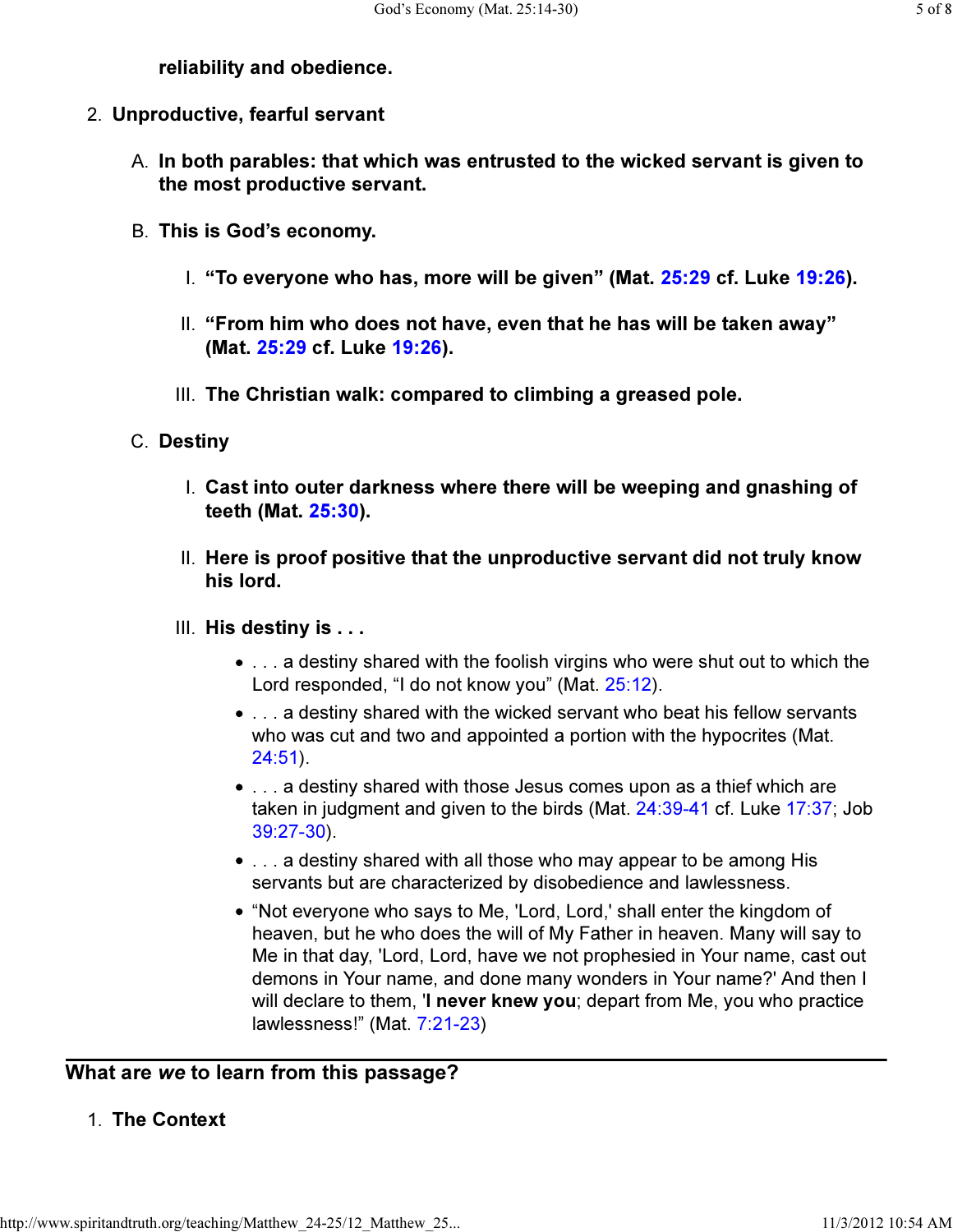- The overall context of the passage is primarily written to believers in the time A. period closely preceding the second coming in judgment.
- B. *However*, the departure of the lord (if taken to be similar to the king in Luke 19) takes place at the ascension.
- Therefore, I believe this particular parable is especially applicable for the C. entire age in which the Lord remains gone to a far country.

#### Where do we stand? 2.

- Are we truly among His servants or are we just involved in religious activities such that we look like a servant?
- Do we view God primarily through the lens of fear? Or is our fear and respect for the Lord balanced with love, joy, and gratitude?
- Do we know Him? Are we confident He knows us that we have been born of His Spirit?
- Is what we think to be our "Christian walk" actually characterized by disobedience and laziness?
	- Do we chafe against clear biblical teachings?
	- When we fail, is our first response to rationalize our action? Or are we quick to repent and get back on track?

## What are we, His servants, entrusted with? Spiritual Gifts! 3.

When writing to the church at Corinth, Paul states . . .

"... the manifestation of the Spirit is given to **each one** for the profit of all  $\ldots$  [which goes on to say that] . . . one and the same Spirit works all these things, distributing to each one individually as He wills"( 1Cor. 12:7-11).

- A. Each believer is given at least one spiritual gift.
- Gifts are in accord with God's will like the different monetary amounts B. given to the faithful servants in the parable.
- C. The servants are given different gifts in relation to their God-given abilities.
	- I. "To each according to his own ability" (Mat. 25:15).
	- II. Their lord understood this. Each servant's responsibilities differed.
	- III. Each servant was only accountable to meet the expectations of the lord who accounted for their different capabilities.
	- IV. Different servants have different capacities.
	- V. Different servants have different personalities and natural abilities which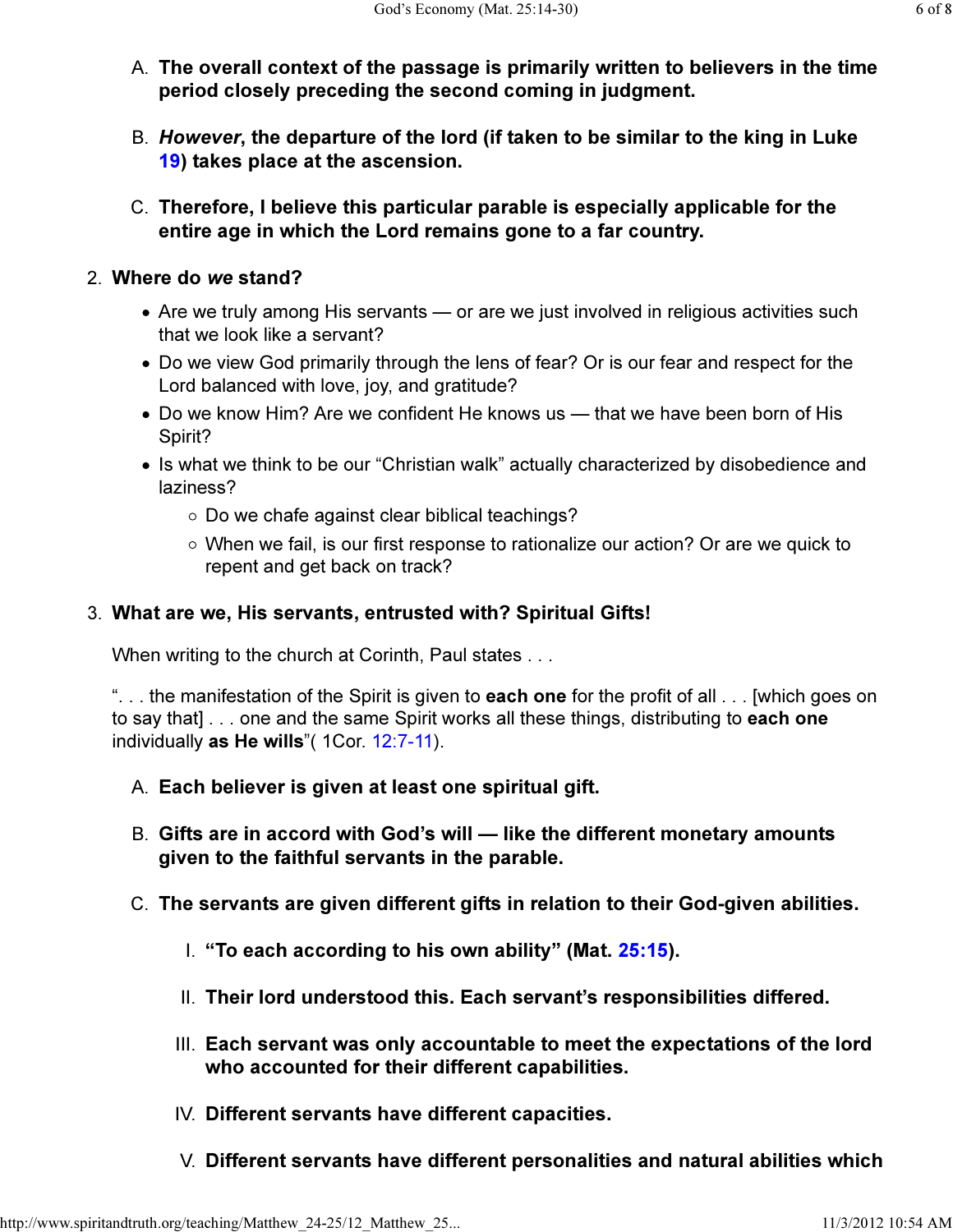are given from birth—even prior to their salvation.

- $\vee$ l. These natural abilities and propensities are enhanced and redirected at salvation for spiritual use.
- We are not to compare one to another, but only look to our own service VII. before the Lord based on gifting and abilities.
- VIII. Responsible for applying our particular gifts *to the best of our God-given* ability.
- 4. What are we, His servants, to do in his absence?
	- A. We are to "do business" until He comes!
	- This business is not the world's business but the Father's business. B.
		- Jesus in the temple at age 12, ". . . He said to them, "Why did you seek Me? Did you not know that I must be about My Father's business?"" (Luke 2:49)
		- In the original Greek "about My Father's business" could be translated as, "in these [things] of my Father" (Luke 2:49).
		- Our business is "the things of the Father" which are found within Scripture.
	- C. Our business is not *preserving* the status quo, but *production*: spiritual growth.
		- We are to be the fourth type of seed as described in the parable of the I. sower which fell on good ground and **yielded a crop** (Mat. 13:8)

"He who received seed on the good ground is he who hears the word and understands it, who indeed bears fruit and produces: some a hundredfold, some sixty, some thirty" (Mat. 13:23b).

#### II. What does this parable of the sower reveal about the means of production?

The good ground is he who ...

- 1. . . . hears the word (observation)
- 2. . . . understandings it (interpretation)
- 3. . . . bears fruit (application)

#### Notice that there are different rates of productivity, but all from what a. is considered good ground!

#### D. Does activity = spiritual fruitfulness?

Christian productivity is not about being busy with our own plans and goals and running ahead of God.